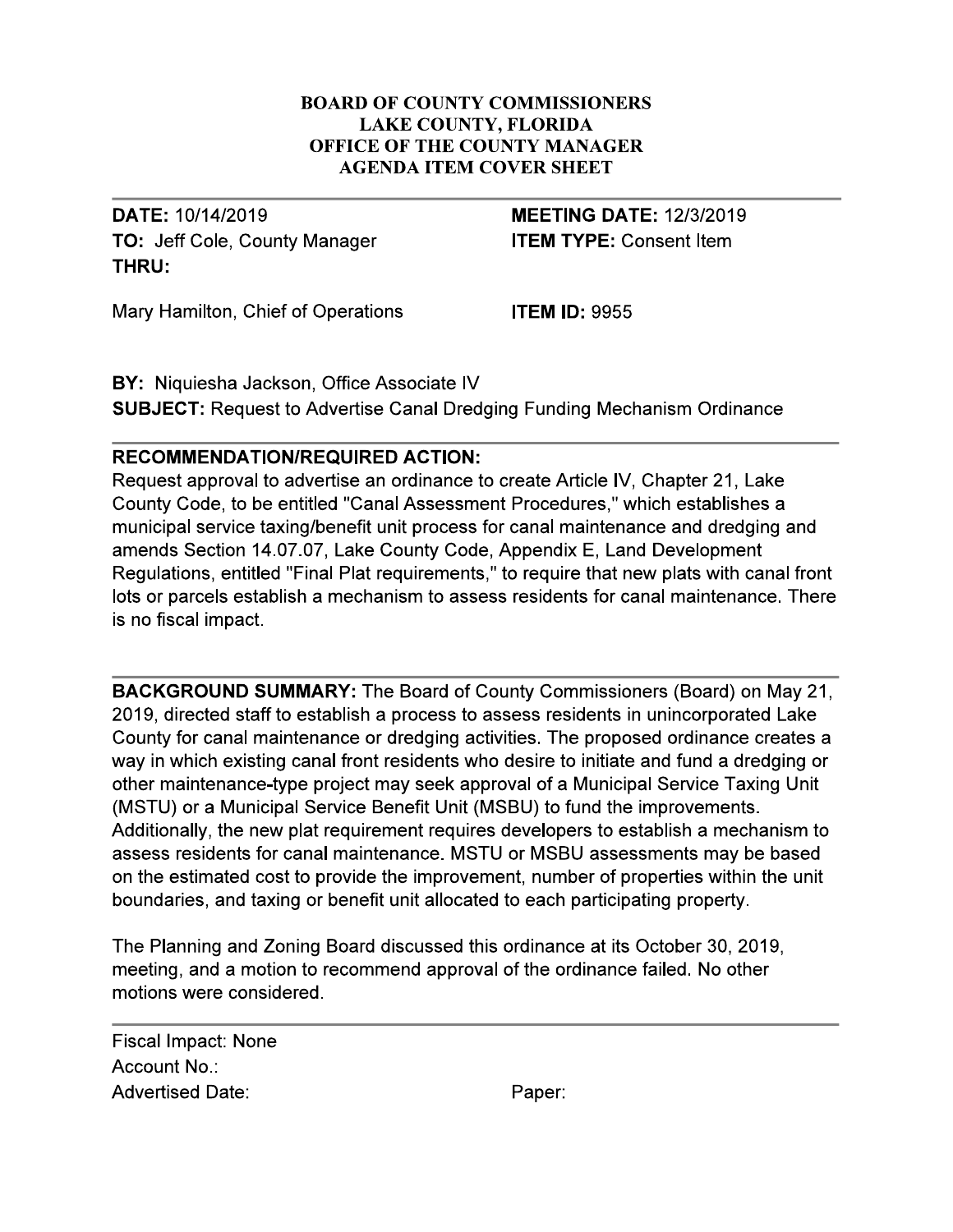Attachments:

|  | $\vert 1.$ 2019- Canal Maintenance 10-11-19 Comm. sign block |  |
|--|--------------------------------------------------------------|--|
|  | 2. 2019 Economic Impact Statement                            |  |

# **STAFF APPROVALS AND DATES:**

| Niquiesha Jackson       | Created/Initiated - 10/14/2019 |
|-------------------------|--------------------------------|
| <b>Sandy Beckett</b>    | Approved - 10/14/2019          |
| <b>Kerri Andrews</b>    | Approved - 10/14/2019          |
| Mary Hamilton           | Approved - 10/14/2019          |
| <b>Fred Schneider</b>   | Approved - 10/14/2019          |
| <b>Ron Russo</b>        | Approved - 10/14/2019          |
| <b>Christie Jarrell</b> | Approved - 10/14/2019          |
| Jennifer Barker         | Approved - 10/15/2019          |
| <b>Melanie Marsh</b>    | Approved - 10/31/2019          |
| Angela Harrold          | Final Approval - 10/31/2019    |

# **ACTION TAKEN BY BOARD:**

Action: New Other:

**Continued/Deferred Until:**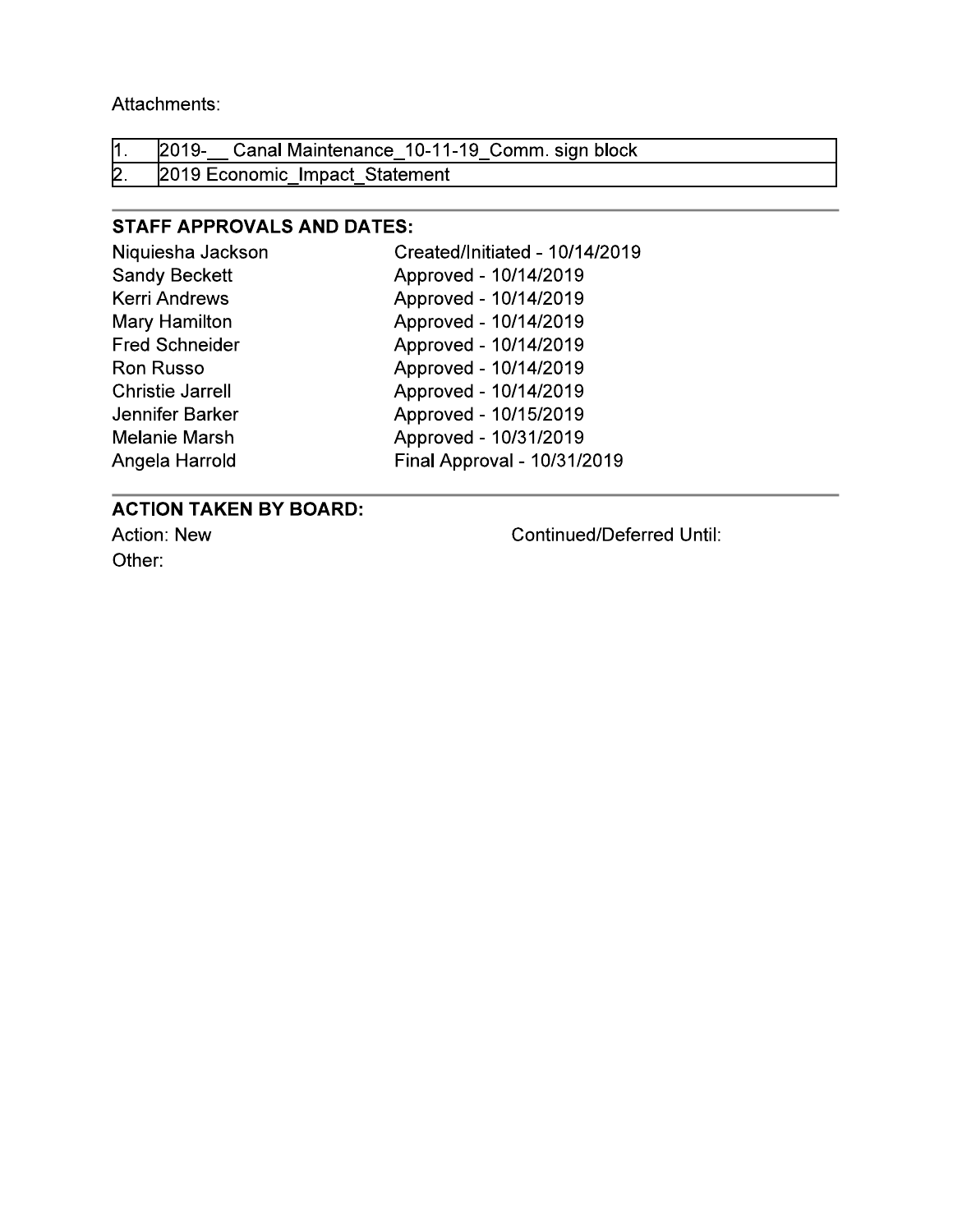#### Summary of Ordinance

The purpose of this Ordinance is to create Article IV, Chapter 21, Lake County Code, to be entitled Canal Assessment Procedures, to establish a municipal service taxing/benefit unit process for canal maintenance and dredging. This Ordinance also amends Section 14.07.07, Lake County Code, Appendix E, Land Development Regulations, entitled *Final Plat Requirements*, to require that new plats with canal-front lots or parcels establish a mechanism to assess residents for canal maintenance.

Changes are shown as follows: Strikethrough for deletions and Underline for additions to existing Code sections. The notation "\*\*\*" shall

# 2

16

25

34

36

# 1 **ORDINANCE 2019 -**

AN ORDINANCE OF THE BOARD OF COUNTY COMMISSIONERS OF LAKE COUNTY, FLORIDA; CREATING ARTICLE IV, CHAPTER 21, LAKE COUNTY CODE, TO BE ENTITLED CANAL ASSESSMENT PROCEDURES; ESTABLISHING A MUNICIPAL SERVICE TAXING/BENEFIT UNIT PROCESS FOR CANAL MAINTENANCE AND 8 DREDGING; AMENDING SECTION 14.07.07, LAKE COUNTY CODE, APPENDIX E, LAND DEVELOPMENT REGULATIONS, ENTITLED 10 FINAL PLAT REQUIREMENTS; REQUIRING NEW PLATS WITH CANAL-FRONT LOTS OR PARCELS TO ESTABLISH A MECHANISM TO ASSESS RESIDENTS FOR CANAL MAINTENANCE; PROVIDING FOR INCLUSION IN THE CODE; PROVIDING FOR SEVERABILITY; PROVIDING FOR FILING WITH THE DEPARTMENT OF STATE; AND PROVIDING FOR AN EFFECTIVE DATE.

#### 17 WHEREAS, Section 125.01, Florida Statutes, authorizes local governments to establish 18 municipal service taxing or benefit units for any part or all of the unincorporated areas of the 19 county to provide for essential facilities and municipal services; and 20

21 WHEREAS, the Attorney General opined in AGO 2016-13 that "essential services" 22 applies to both facilities and municipal-type services, and Section 170.01, Florida Statutes, lists as 23 a municipal service the reconstruction, repair, or renovation of canals, and improvements to permit 24 the passage and navigation of watercraft; and

26 WHEREAS, Section 125.01(3)(b), Florida Statutes, states that the provisions of the statute 27 must be liberally constructed in order to effectively carry out the purpose of the law and to secure 28 for the counties the broad exercise of home rule powers authorized by the State Constitution; and 29

#### 30 WHEREAS, there are approximately 245 linear miles of canals and rivers and 280 31 residential canals in Lake County; and 32

- 33 WHEREAS, non-navigable canals affect canal front property values; and
- 35 WHEREAS, canal dredging improves water quality by reducing sediment loads; and
- 37 WHEREAS, maintaining the lakes and associated canal system in Lake County is an 38 important part of promoting tourism and economic development;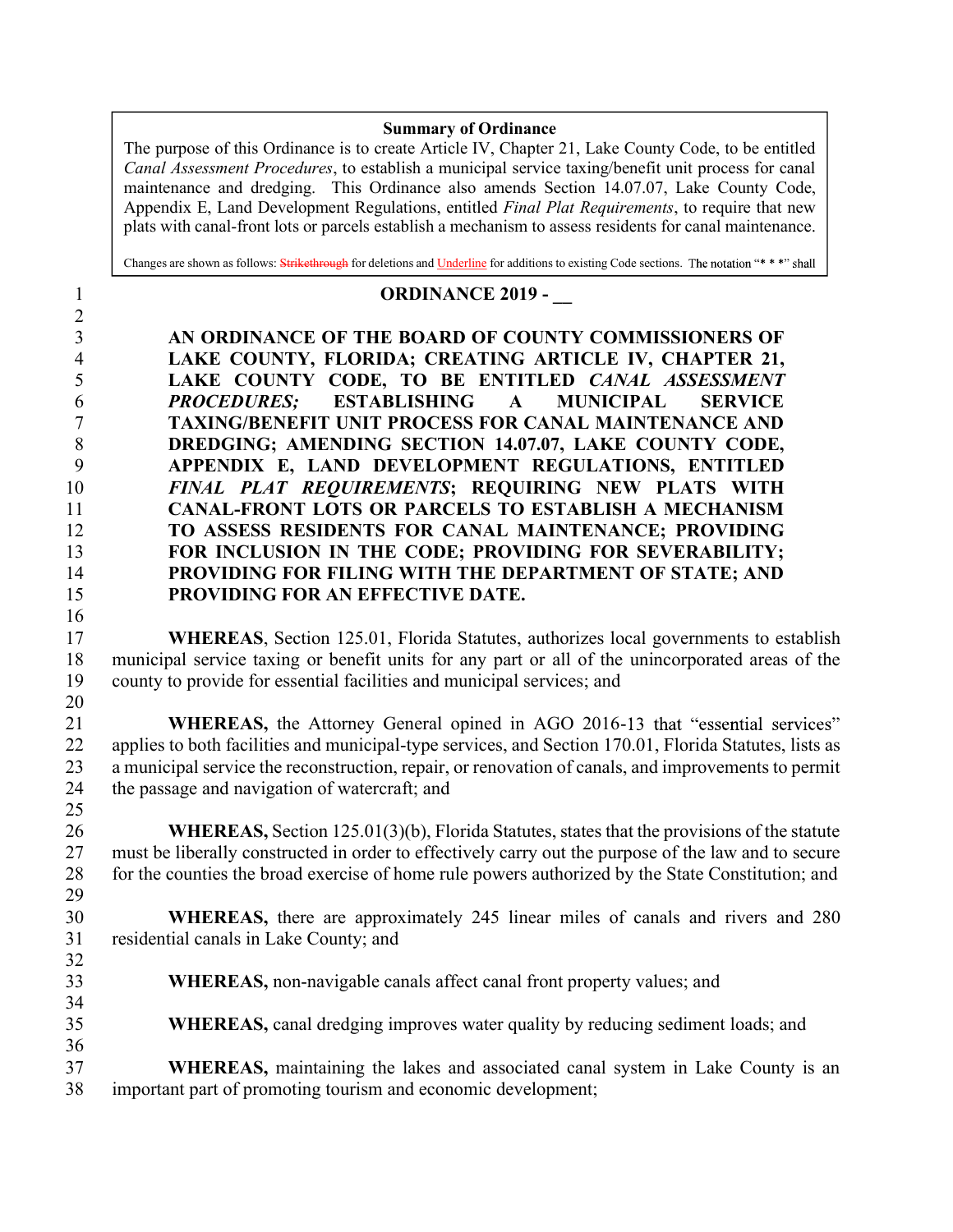1 WHEREAS, the Board hereby finds that this amendment is in the best interests of the 2 health, general welfare and safety of the residents of Lake County.

3 4 NOW, THEREFORE, BE IT ORDAINED by the Board of County Commissioners of Lake County, Florida, as follows: Lake County, Florida, as follows:

6 7 Section 1. Recitals. The foregoing recitals are true and correct and incorporated 8 herein by reference.

9 10 Section 2. Creation. Article IV, Chapter 21, to be entitled *Canal Assessment* 11 Procedures, is hereby created to read as follows: 12

- 13 ARTICLE IV. CANAL ASSESSMENT PROCEDURES
- 14

#### 15 Sec. 21-40. Power and authority.

- 16 (a) The board of county commissioners may provide for the maintenance of canals in the 17 unincorporated area of the county and may assess against the abutting property to be improved 18 the entire cost of the improvement, or any portion thereof, and to pay as a county charge any 19 of the costs which are not assessed.
- 20 (b) At its option, the board of county commissioners may impose assessments within an area and 21 establish municipal service taxing or benefit units to fund costs and services of improvements. 22 Notwithstanding any petition process set forth in this article, the board shall retain the 23 authority to establish improvement areas without a landowner petition and the board shall not 24 be legally bound by the result of the petition process.
- 25 (c) The County Manager or designee shall have responsibility for the administration, 26 coordination, permitting, bidding, inspecting, and record keeping activities associated with 27 any assessment program and resulting projects.
- 28 (d) All properties owned by federal, state and local governments are exempt from assessments 29 imposed under this article.

#### 30 Sec. 21-41. Municipal Service Taxing (MSTU) or Benefit Unit (MSBU).

31 (a) As provided for in Section 125.01(q), Florida Statutes, the board of county commissioners 32 may establish, merge or abolish municipal service taxing units (MSTU) or benefit units 33 (MSBU) in accordance with the procedures set forth in this article and as provided in Florida 34 law to include property within the unincorporated area of the county in order to fund an 35 improvement project that benefits public health, safety or welfare. Property owners requesting 36 canal maintenance by the establishment of a municipal service taxing benefit unit must 37 petition the County. Petitions in support of the MSTU or MSBU area must be received from 38 at least fifty-five percent (55%) of the property owners within the proposed unit boundaries. 39 Verification will be accomplished by comparing the petitions with the existing tax rolls. Only 40 canals that are publicly dedicated shall be considered.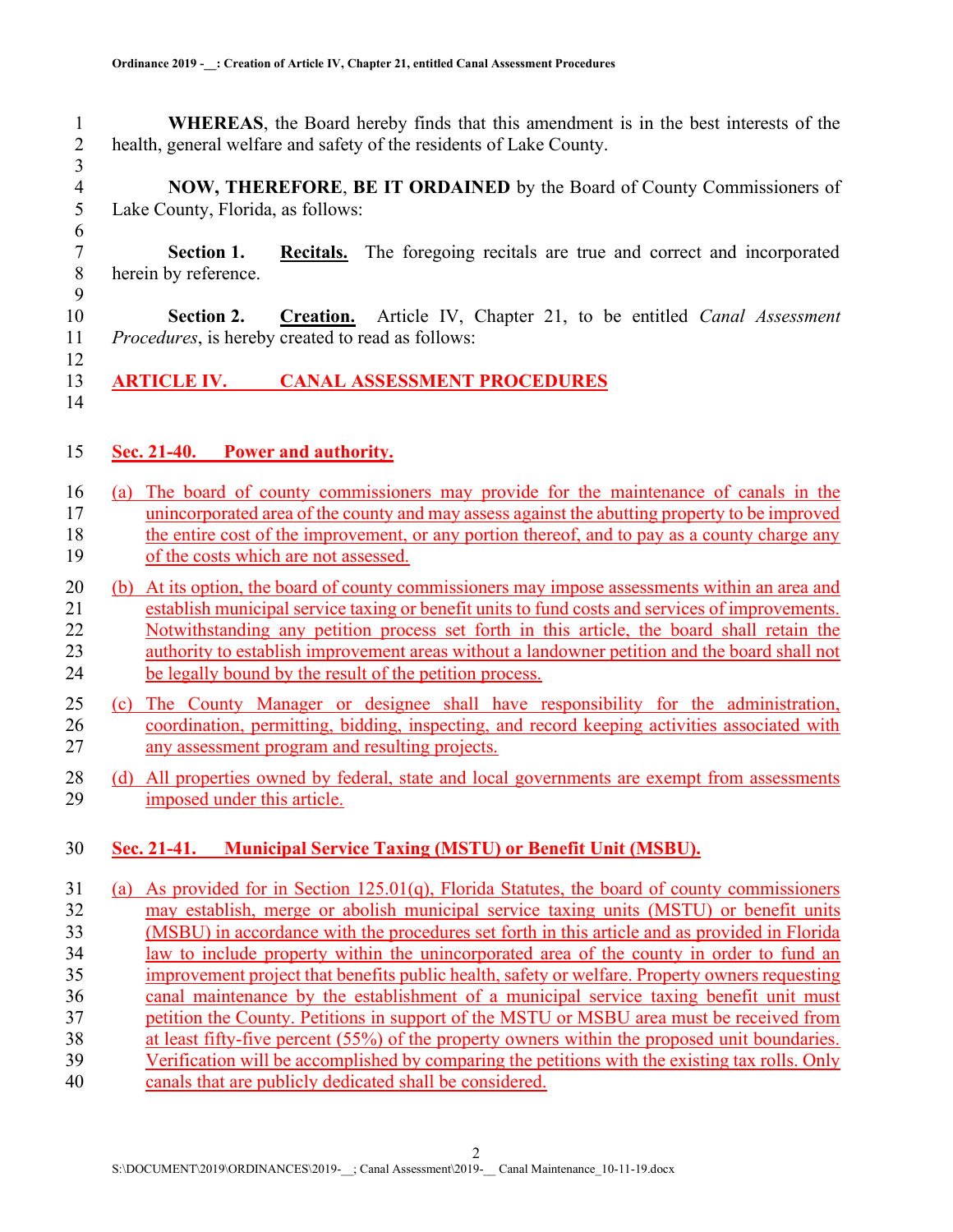- 1 (b) The County Manager or designee will estimate the overall cost of the canal maintenance 2 project and provide the estimate to the property owners if requested.
- 3 (c) After receipt and verification of the results of the petition process, the County Manager or 4 designee will present the project, estimated project cost, and estimated assessments to the board of county commissioners for the board's consideration. Assessments in the MSTU or 5 board of county commissioners for the board's consideration. Assessments in the MSTU or 6 MSBU area will be based on costs to provide the improvement, number of properties within<br>
the unit boundaries, and taxing or benefit unit allocated to each participating property. 7 the unit boundaries, and taxing or benefit unit allocated to each participating property.<br>8 Assessments may be based on the number of lots, home sites, front footage, acreage, or other Assessments may be based on the number of lots, home sites, front footage, acreage, or other 9 equitable measures within the MSTU or MSBU area. There will be no funding participation 10 by the board of county commissioners.
- 11 (d) The board of county commissioners shall be the governing body of the MSTU or MSBU and 12 upon adoption of an initial resolution, the assessments must be levied and collected pursuant 13 to Chapter 197 and Chapter 200, Florida Statutes, including Section 197.3632, Florida 14 Statutes. Any request for change in amount of assessment, boundary or purpose will be 15 presented to the board at a public hearing for consideration. A MSTU or MSBU can only be 16 dissolved (1) upon petition for dissolution signed by least fifty-five percent (55%) of the 17 property owners within the proposed unit boundaries after the initial cost of the canal 18 maintenance projects have been paid by the property owners or (2) the board determines 19 dissolution benefits public health, safety or welfare.

#### 20 Sec. 21-42. Preliminary resolution to declare a MSTU/MSBU.

- 21 (a) When the board decides to establish a MSTU or MSBU for canal maintenance, the board shall 22 so declare by resolution stating the nature of the proposed improvements, designating the 23 canal(s) to be improved, the parcels to be benefited, and the portion of the cost to be paid by 24 the assessment. The resolution shall also designate the lands upon which the assessments shall 25 be levied and in describing said lands, it shall be sufficient to describe them as "all lots and 26 lands adjoining and contiguous or bounding and abutting upon such improvements specially 27 benefited by the assessment hereinafter provided for." The resolution shall also state the total 28 estimated cost of the improvement.
- 29 (b) The resolution adopted pursuant to subsection (a) shall be recorded in the public records of 30 the county immediately after its adoption.
- 31 (c) The board of county commissioners shall cause to be published once a week for a period of 32 two (2) weeks in a newspaper of general circulation published in the county, a notice stating 33 that at a regular meeting of the board on a certain day and hour not earlier than fifteen (15) 34 days from the first publication, the board will hear objections of all interested persons to the 35 adoption of the resolution provided for in subsection (d).
- 36 (d) At the time designated in the notice or to which an adjournment may be taken, the board of 37 county commissioners shall receive any objections of interested persons and may then or 38 thereafter adopt such resolution with such amendments, if any, as may be desired by the board 39 and which do not change the location of the improvement or increase the probable cost thereof.
- 40 (e) Following the recording of the resolution, the project(s) shall commence once sufficient funds 41 have been collected within the MSTU or MSBU to pay for the canal maintenance, unless the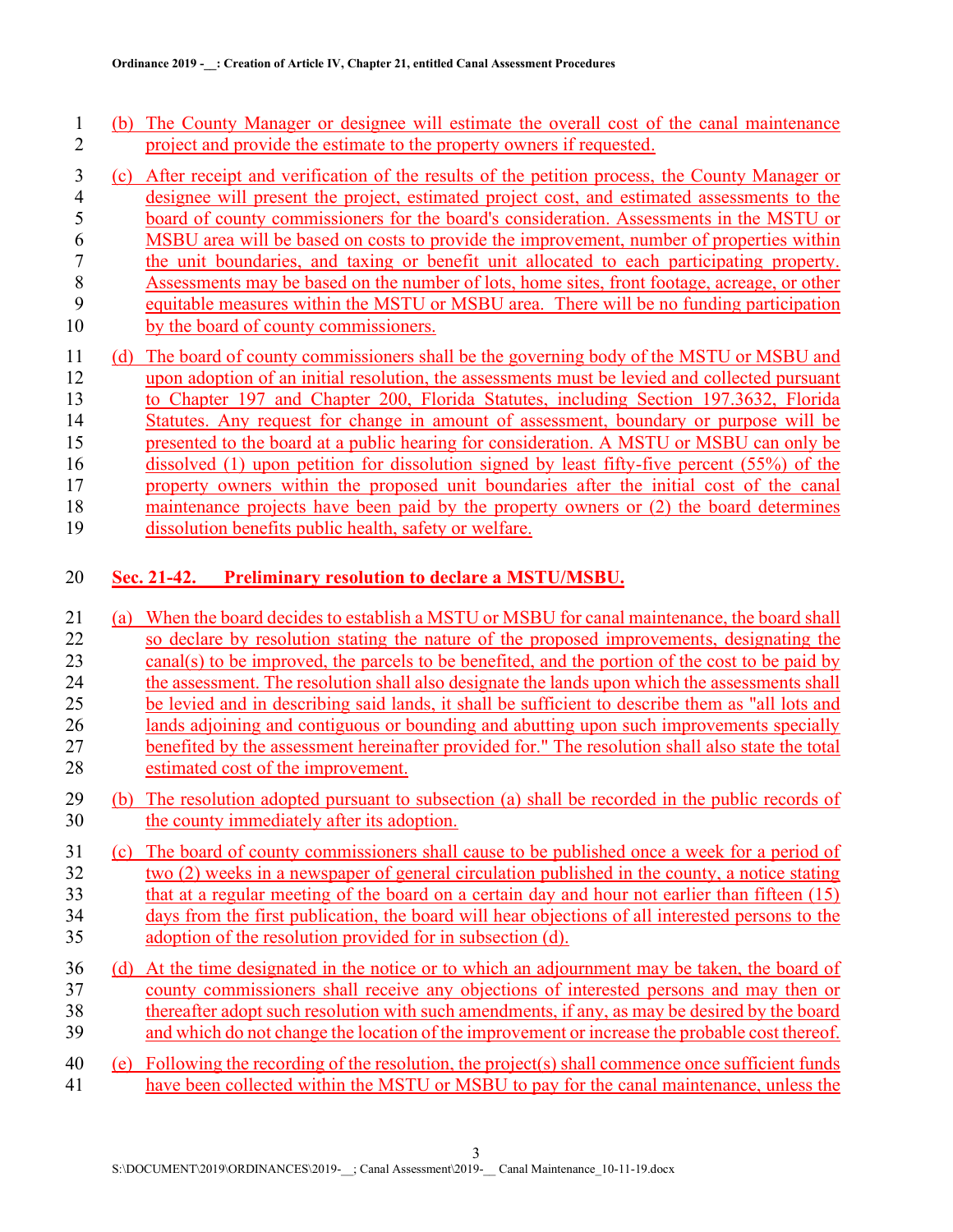1 board of county commissioners determines it is in the best interests of the public to issue bonds 2 for the improvements.

#### 3 Sec. 21-43. Assessment roll.

4 (a) For each year that the MSTU or MSBU remains in place, the board of county commissioners 5 shall cause to be prepared an assessment roll containing property descriptions and assessments 6 of cost against each lot or parcel of land abutting within the MSTU or MSBU. Upon 7 completion of the assessment roll, the board shall cause to be published at least once a week 8 for a period of two (2) weeks in a newspaper of general circulation published in the county, a 9 notice stating that the assessment roll has been completed, is on file in the office of the board, 10 is open to public inspection and, that at a regular meeting of the board on a certain day and 11 hour not earlier than fifteen (15) days from the first publication, the board will hear objections 12 of all interested persons to the proposed assessments contained in the assessment roll. The 13 notice shall further state in brief and general terms, a description of the purpose of the 14 assessment with the location thereof. On or after the hearing provided for in this section, the 15 board shall either annul, sustain or modify, in whole or in part, the assessment indicated on 16 the assessment roll either by confirming the assessment against any or all lots or parcels 17 described therein, or by canceling, increasing or reducing the same but shall not confirm any 18 assessment in excess of the special benefit to the property assessed. Immediately after the 19 determination of assessments as hereinbefore provided, the assessment roll shall be final and 20 conclusive unless proper steps shall be taken in a court of competent jurisdiction to secure 21 relief within twenty (20) days.

22 (b) The final assessment roll shall be recorded in the public records of the county immediately 23 after determination of the assessments.

#### 24 Sec. 21-44. Priority of lien.

25 All assessments for any improvements made under the provisions of this article shall 26 constitute liens upon the property assessed from the date of the recording of the final assessment 27 roll and shall be of the same nature and to the same extent as liens for general county taxes. No 28 sale of any property for general county taxes or for an installment or installments of any such 29 assessment and no perfecting of title under any such sale shall divest the lien of any installment of 30 such assessment not due at the time of the sale. Collection of such assessments with such interest 31 and penalties, costs and attorneys' fees, may be made by the county or lending institution by 32 proceedings in a court of equity to foreclose the lien of the assessment as a lien for mortgages is, 33 or may be foreclosed under the laws of the state. It shall be lawful to join in any bill for foreclosure 34 any one (1) or more lots or parcels of land, by whomsoever owned, if assessed for the same 35 improvement; provided that failure to pay any installment of principal or interest on any 36 assessment within thirty (30) days of the date when such installment shall become due shall 37 without notice or other proceedings, cause all installments of principal remaining unpaid to be 38 forthwith due and payable with interest due thereon at date of default and further interest as herein 39 provided; but if before the sale of the property for delinquent assessments, the amount of such 40 delinquency shall be paid with all penalties, interest costs and attorneys' fees, further installments 41 of the principal shall cease to become so due and payable, and shall be due and payable at the times

42 at which the same would be due if no such default had occurred.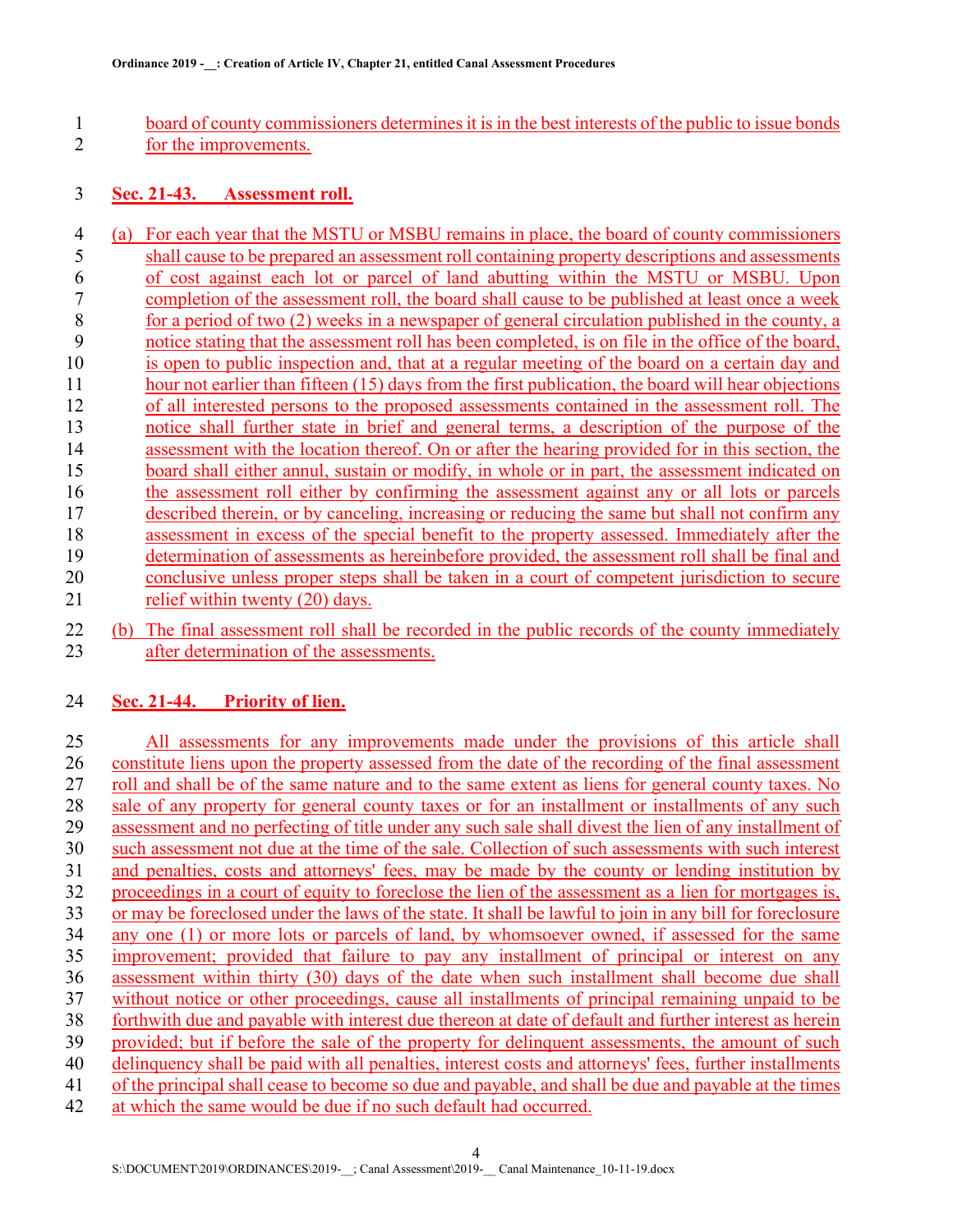### 1 Sec. 21-45. Method of collection.

- 2 (a) If an MSBU is to be imposed by the board, the duties of the property appraiser and tax 3 collector under the Uniform Assessment Collection Act, Section 197.3632, Florida Statutes, 4 are ministerial.
- 5 (b) MSBU assessments to be imposed pursuant to this article will constitute a non-ad valorem 6 assessment within the meaning and intent of the Uniform Assessment Collection Act. The county shall comply with the procedures set forth in the Uniform Assessment Collection Act. county shall comply with the procedures set forth in the Uniform Assessment Collection Act, 8 Section 197.3632, Florida Statutes, as amended.
- 9 (c) MSTU assessments are considered ad valorem taxes and the duties of the property appraiser 10 and tax collector shall be the same as for any other ad valorem levy.

#### 11 Sec. 21-46. Bonds—Generally.

12 (a) The board of county commissioners shall have the power and it is hereby authorized to provide 13 by resolution from time to time for the issuance of bonds for the purpose of paying all or a 14 part of the cost of any one (1) or more improvements authorized by this article or any 15 combination of improvements as a single improvement. The principal and interest of the bonds 16 shall be payable from the assessments levied against the property and any other funds legally 17 available for payment that are pledged or made available for such payment pursuant to the 18 authorization resolution. The bonds of each issue shall be dated, shall bear interest at such rate 19 or rates not to exceed the provisions of Section 215.84(3), Florida Statutes, and shall mature 20 at such time or times not exceeding thirty (30) years from their date or dates as may be 21 determined by the board and may be made redeemable before maturity at the option of the 22 county at such price or prices and under such terms and conditions as may be determined by 23 the board prior to the issuance of the bonds. The board may add a component to the interest 24 rate charged to recompense the county for administrative costs associated with establishing or 25 maintaining the assessment program. The board shall determine the form of the bonds, the 26 manner of executing the bonds and coupons and shall fix the denomination or denominations 27 of the bonds and the place or places of payment of the principal and interest which may be at 28 any bank or trust company within the state. In case any officer whose signature or a facsimile 29 signature shall appear on any bonds or coupons shall cease to be such officer before the 30 delivery of the bonds, this signature or facsimile shall nevertheless be valid and sufficient for 31 all purposes the same as if the officer had remained in office until delivery. All bonds issued 32 under the provisions of this article shall have and are hereby declared to be and to have all of 33 the qualities and incidents of negotiable instruments under the laws of the state. Provision may 34 be made for the registration of any of the bonds in the name of the owner as to the principal 35 alone and also as to both principal and interest. The bonds may be issued without regard to 36 any limitation on indebtedness prescribed by any law and shall not be included in the amount 37 of bonds which the county may be authorized to issue under any statute. The board shall sell 38 the bonds by competitive sale unless it first determines that a negotiated sale best serves the 39 interest of the county. The board may sell the bonds at such interest rate or rates limited only 40 by applicable law, and for such price as it may determine to be for the best interests of the 41 county. The board may also provide for the replacement of any bonds which shall become 42 mutilated or be destroyed or lost. Bonds may be issued without any other proceedings or the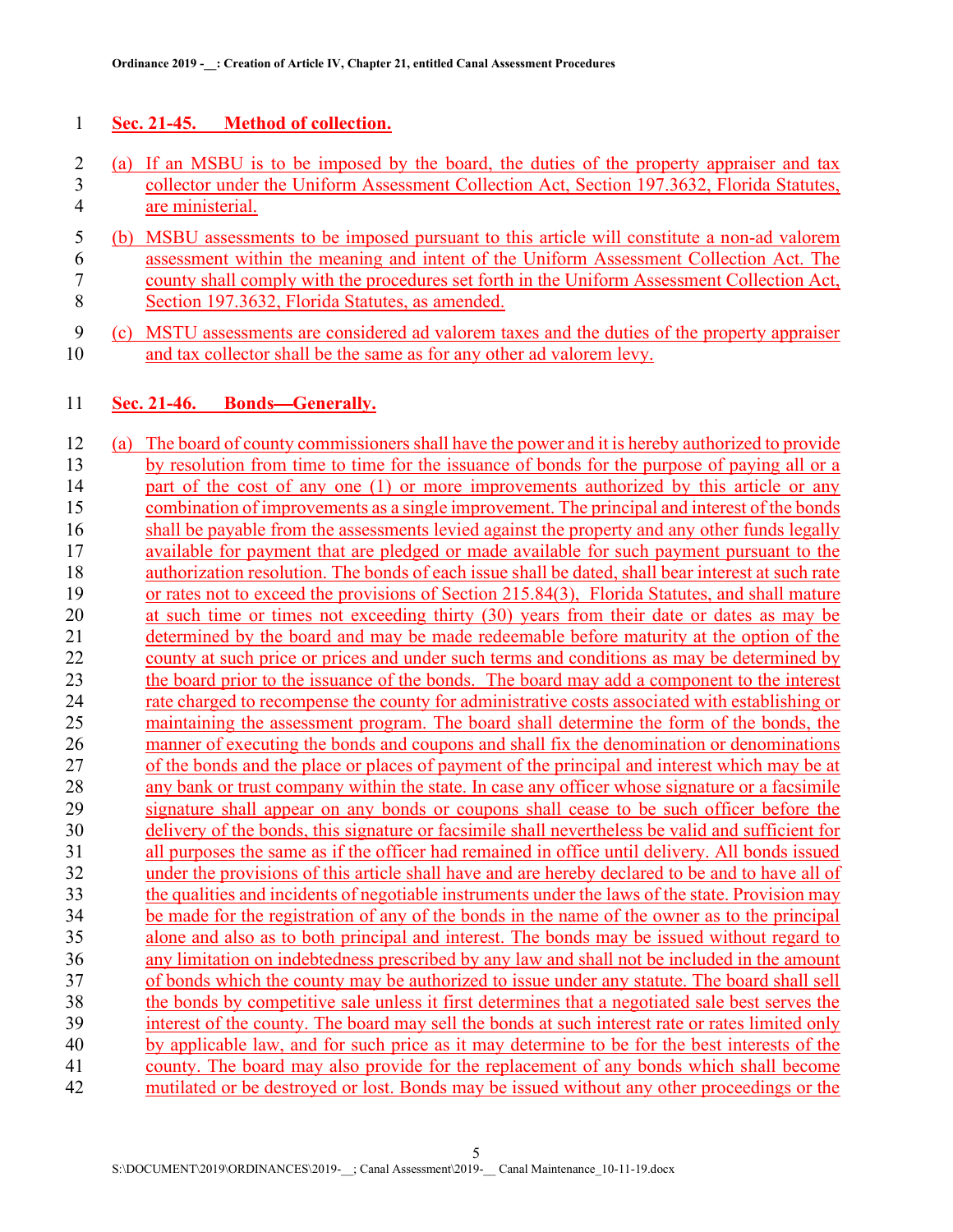- 1 happening of any other conditions or things than those proceedings, conditions or things which 2 are specifically required by this article.
- 3 (b) The proceeds of bonds shall be used solely for the payment of the cost of the improvement, 4 costs of issuing the bond, capitalizing interest, funding reserves or any other lawful purpose,<br>5 and shall be disbursed in such manner and under such restrictions, if any, as the board may and shall be disbursed in such manner and under such restrictions, if any, as the board may 6 provide. If the proceeds of the bonds by error of estimates or otherwise shall be less than the cost of the improvement, the board of county commissioners may pay the deficit from any 7 cost of the improvement, the board of county commissioners may pay the deficit from any other county revenues or funds legally available for the purpose. If the proceeds of bonds other county revenues or funds legally available for the purpose. If the proceeds of bonds 9 issued for any improvement shall exceed the cost of the improvement, the surplus may be paid 10 into the fund provided for the payment of principal and interest on the bonds or for any lawful 11 purpose.
- 12 (c) In the event that the county has constructed an improvement under the terms of this article, 13 and to pay the cost of that improvement has issued bonds payable from the funds provided for 14 herein, and in the event the county desires to construct additions, extensions or betterments to 15 the initial improvement or to construct an additional improvement and to combine the 16 additional improvement with the initial improvement and to refund the outstanding bonds, the 17 county may provide for the issuance of a single issue of bonds under the provisions of this 18 article or for the combined purposes:
- 19 (1) Of refunding bonds then outstanding.
- 20 (2) Of constructing additions, extensions or betterments or constructing additional 21 improvements and the principal of and the interest on the bonds shall be payable from the 22 funds pledged therefore as provided herein.
- 23 (d) The resolution providing for the issuance of the bonds may also contain such limitations upon 24 the issuance of additional bonds as the board of county commissioners may deem proper and 25 additional bonds shall be issued under such restrictions and limitations as may be prescribed 26 by resolution. All monies received from any bonds issued and sold under the provisions of 27 this article shall be applied in accordance with the provisions hereof and of the resolution 28 authorizing the issuance of the bonds.
- 29 Sec. 21-47. Same-Pledge of assessments.
- 30 (a) The county shall pledge the assessments provided for by this article as security for the payment 31 of the principal of and interest on any bonds issued under the terms of this article or for a 32 reserve for such debt service.
- 33 (b) The pledge of assessments shall be a valid and legal binding contract between the county and 34 the holders of the bonds and the county shall be obligated to continue to receive and apply the 35 assessments in accordance with the proceedings which authorize the issuance of the bonds for 36 which the assessments are pledged as security as long as any of the bonds are outstanding and 37 unpaid.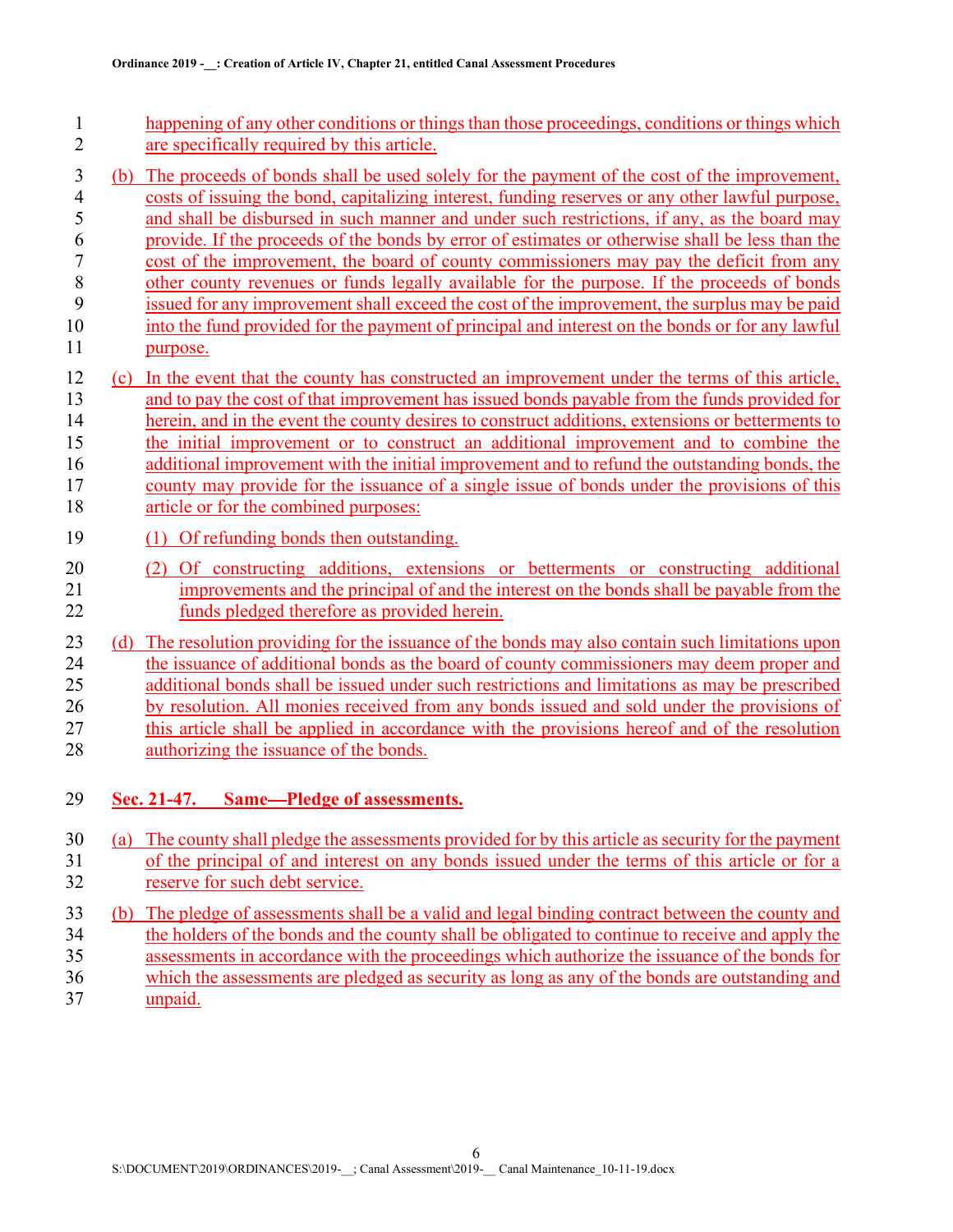#### 1 Sec. 21-48. Same—Neither credit nor taxing power pledged.

- 2 (a) Bonds issued under the provisions of this article shall not constitute a debt of the county or a 3 pledge of the faith and credit of the county but shall be payable solely from assessments levied 4 against the property benefitting from the improvement, and from any other revenues described 5 in the authorizing resolution. All bonds shall contain a statement on their face to the effect 6 that the county is not obligated to pay the principal or the interest thereon except from the 7 funds provided for in this article and that the faith and credit of the county are not pledged to 8 the payment of the principal or interest of the bonds. 9 (b) The issuance of bonds under the provisions of this article shall not directly or indirectly or 10 contingently obligate the county to levy or to pledge any form of ad valorem taxation upon 11 real property. No holder of any bond shall have the right to compel any exercise by the county 12 of the ad valorem taxing power to pay any bonds or the interest thereon or to enforce payment 13 of the bonds or the interest thereon against any property of the county. The bonds shall not 14 constitute a charge, lien or encumbrances, legal or equitable upon any property of the county
- 15 except those funds pledged for the payment of the bonds.

#### 16 Sec. 21-49. Refunding bonds.

- 17 (a) The county is hereby authorized to provide by resolution for the issuance of refunding bonds 18 for the purpose of refunding any bonds then outstanding and issued under the provisions of 19 this article for the purpose of financing or refinancing all or a part of the cost of improvements 20 provided for in this article. The county is further authorized to provide by resolution for the
- 21 issuance of bonds for the combined purpose of:
- 22 (1) Paying the cost of constructing an additional improvement or improvements; and
- 23 (2) Refunding bonds of the county which shall previously have been issued for financing or 24 refinancing improvements provided for by this article and shall then be outstanding.
- 25 (b) The issuance of such refunding bonds, the maturities and other details thereof, the rights of 26 the holders thereof and the duties of the board of county commissioners and of the county in 27 respect to refunding bonds shall be governed by the provisions of this article insofar as those 28 provisions may be applicable.
- 29 (c) If outstanding bonds to be refunded are not redeemable, or immediately redeemable, the board 30 of county commissioners shall have the power to invest the proceeds of refunding bonds in 31 direct obligations of the United States of America or in time deposit of banks or trust 32 companies represented by certificates of deposit secured by direct obligations of the United 33 States of America until the maturity date thereof or the first date upon which the outstanding 34 bonds are redeemable prior to maturity.

#### 35 Sec. 21-50. Additional security.

- 36 The county may additionally pledge or otherwise provide for the payment of the principal 37 of and interest on any bonds issued under the provisions of this article any funds of the county
- 38 legally available for the purpose.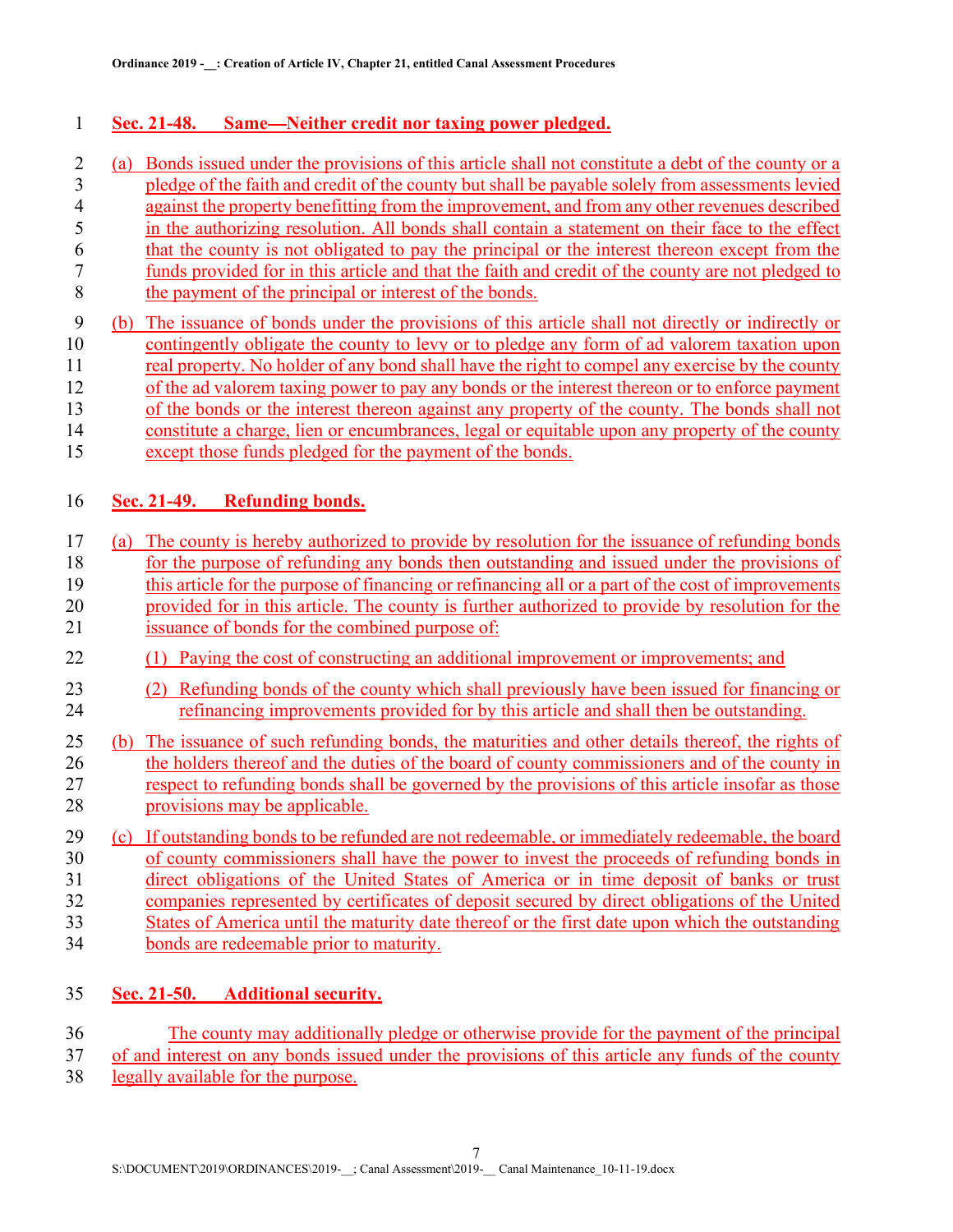#### 1 Sec. 21-51. Trust funds.

2 All monies received pursuant to the authority of this article whether as proceeds from the 3 sale of bonds or otherwise, shall be deemed to be trust funds to be held and applied solely as 4 provided for in this article. The board of county commissioners may, in a resolution authorizing 5 the issuance of bonds, provide for the payment of the proceeds of the sale of the bonds to any 6 officer or to any agency, bank or trust company which shall act as trustee of the funds and hold 7 and apply the funds to the purposes of this article subject to such regulations as this article and the 8 resolution may provide.

#### 9 Sec. 21-52. Remedies of bondholders.

10 Any holder of bonds issued under the provisions of this article except to the extent the 11 rights herein given may be restricted by resolution passed before the issuance of the bonds, may 12 by suit, action, mandamus or other proceedings, protect and enforce any and all rights under the 13 laws of this state or granted by this article or resolution and may enforce and compel the 14 performance of all duties required by this article or resolution to be performed by the county or 15 the board of county commissioners or by any officer thereof.

16 17

18 Section 3. Amendment. Section 14.07.07, Lake County Code, Appendix E, Land 19 Development Regulations, entitled Final Plat Requirements, shall be amended to read as follows: 20

- 21 **14.07.07 Final Plat Requirements.**<br>22 A. Final Plat Submittal Requirements. Prior to final Plat approval, the final plat Shall be 23 consistent with all of the information in the preliminary plat and construction plans and Shall 24 include the followings information and/or documents:
- 25 1. The final plat Shall conform with all requirements set forth in Chapter 177, Florida 26 Statutes.
- 27 2. Final plats Shall be twenty-four (24) inches by thirty-six (36) inches with proper borders 28 clear of all writing except for the space for plat book and page number, drawn to an 29 appropriate scale. All text size on Plats Shall be a minimum of 0.10 inches in height, 30 including lower case lettering. The scale Shall not be smaller than one (1) inch = one 31 hundred (100) feet. The County Manager or designee may grant exception to this rule 32 based on necessity or for good cause shown.
- 33 3. Survey markers.
- 34 a. Permanent Reference Monuments (PRMs), Shall be placed no more than eight 35 hundred (800) feet apart within the Platted lands and on the exterior boundaries 36 thereof so as to provide definite reference points. PRMs Shall be set at all points of 37 curvature, points of reverse curvature, points of tangency, and each corner or change 38 in direction. The monuments Shall be four (4) inches by four (4) inches reinforced 39 concrete, twenty-four (24) inches long, and have the reference point marked thereon. 40 All monuments Shall have their location indicated on the plat and referenced by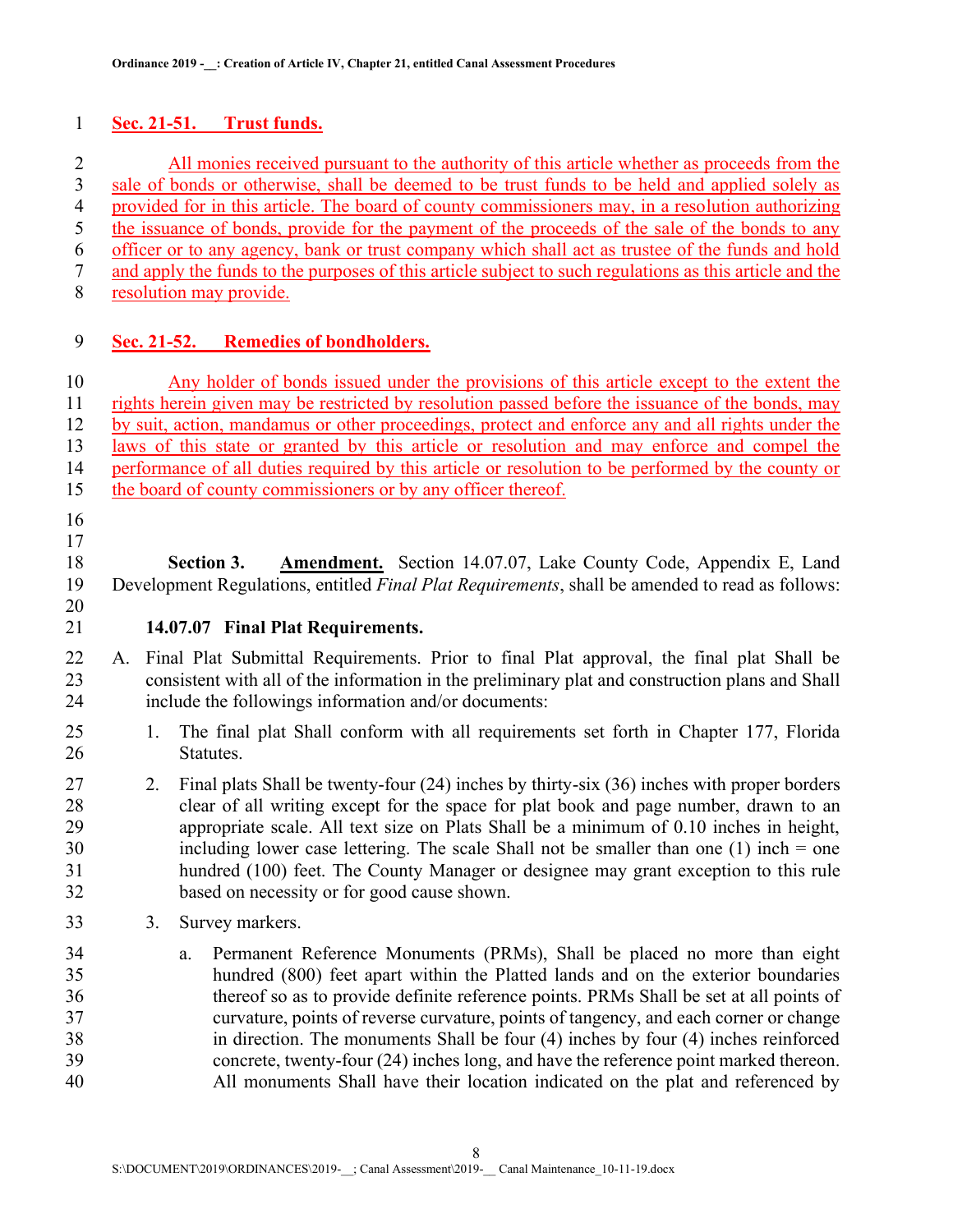1 angles and distances. The monuments Shall be marked "Permanent Reference 2 Monuments" or "PRM."

- 3 b. A signed and sealed letter by the platting surveyor stating that all PRMs have been 4 set must be received prior to final approval and recordation of the Plat.
- 5 4. Restrictions pertaining to the type and use of existing or proposed improvements, 6 waterways, stormwater systems, water and wastewater systems, open spaces, building 7 lines, buffer strips and walls, and other restrictions of similar nature Shall require the 8 establishment of restrictive covenants and such covenants Shall be submitted with the 9 final plat for recordation. Additionally, in any residential plat where landscaping is 10 proposed on individual lots, the following statement Shall be included on the plat: 11 Individual lot purchasers Shall be required to comply with all landscape maintenance 12 requirements as set forth in Section 9.01, Land Development Regulations.
- 13 5. Where the site includes private streets, ownership and maintenance association 14 documents Shall be submitted with the final plat and the dedication contained on the final 15 plat Shall clearly indicate the roads and maintenance responsibility to the association 16 without recourse to the city/County or any other public agency.
- 17 6. All man-made lakes, ponds, canals and other man-made water bodies excluding 18 retention/detention areas shown on the final plat Shall be made a part of adjacent private 19 lot(s) or dedicated to a homeowner's association as shown on the final plat. The ownership 20 of these water bodies Shall not be dedicated to the public unless approved by the County.
- 21 7. When a conservation easement is required pursuant to Section 6.01.00, Land 22 Development Regulations, the following information is required for review and approval 23 prior to the recording of the conservation easement deed:
- 24 a. Completed conservation easement form with conditions and legal description.
- 25 b. Illustration of conservation easement on Final Plat.
- 26 8. A title opinion or an update of a previously submitted title opinion by an attorney at law 27 licensed in Florida or a certification by an abstractor or a title company showing all 28 persons or entities with an interest of record in the property including, but not limited to, 29 the record fee owners, easement holders, mortgage and lien holders, leasehold interest 30 holders, judgment interest holders and parties with any interest in the land by reason of 31 probate or other legal proceedings. The report Shall include the tax identification 32 number(s) for the property and copies of documents such as deeds, easements, etc., 33 referenced in the title opinion. The title opinion required by this Subsection Shall be 34 brought current to the day of approval of the final plat by the Board of County 35 Commissioners.
- 36 9. An organization established for the purpose of owning and maintaining common facilities 37 not proposed for dedication to Lake County Shall be created by covenants running with 38 the land. Such covenants Shall be included with the final plat. Such organization Shall 39 not be dissolved nor Shall it dispose of any common facilities or open space by sale or 40 otherwise without first offering to dedicate or sell the same to the County. In addition, if 41 canals are included within the boundaries of the plat, the covenants shall include a 42 provision that establishes an assessment upon all future lot owners to be used for canal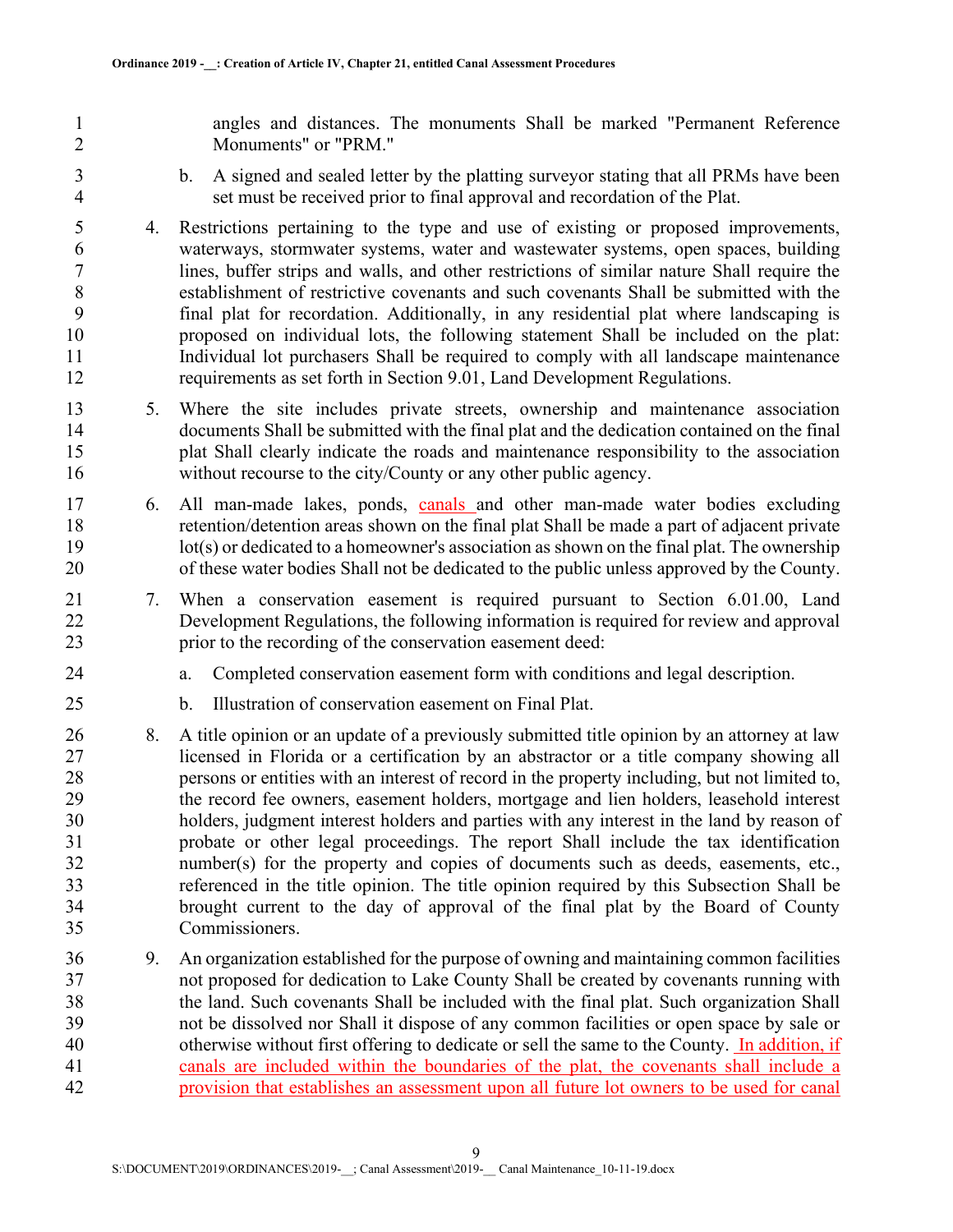1 maintenance, including but not limited to dredging, management of invasive vegetation, 2 and removal of navigational hazards within the canals.

- 3 10. An easement for utilities lying adjacent to and contiguous with all platted or deeded public 4 rights-of-way, the minimum width of which Shall be seven and a half (7.5) feet in width,<br>5 may be required in each subdivision submitted for approval, and dedicated on the final may be required in each subdivision submitted for approval, and dedicated on the final 6 plat, upon an individualized determination that the dedication is related both in nature and 7 extent to the impact of the proposed development. This easement, if required to be 8 dedicated, is in addition to the current County standards for width and road rights-of-way.
- 9 11. An easement for lot grading drainage, lying contiguous to the side and rear lot lines, a 10 minimum of eight (8) feet total, may be required upon an individual determination that 11 the dedication is related both in nature and extent to the impact of the proposed 12 development, for the purpose of maintaining stormwater run off, as per construction plans 13 submitted for the proposed development. Structures Shall not be permitted within said 14 drainage easement area. Driveways, landscaping and other lot appurtenances may be 15 allowed providing that they do not obstruct the flow of water as per approved lot grading 16 plan. This easement, if required to be dedicated, is in addition to all other requirements 17 for drainage and retention ponds.
- 18 12. Establish a minimum of two (2) horizontal control points on the boundary of the 19 subdivision plat with Florida State Plane Coordinates (Florida East Zone) values shown 20 on the plat for each point established. The acceptable methods for establishing these 21 control points Shall be as follows:
- 22 a. Direct Global Positioning System (GPS) observation, in accordance with Third 23 Order, Class II requirements as set forth in Standards and Specifications for Geodetic 24 Control Networks, Federal Geodetic Control Committee, September 1984. A 25 certification by the surveyor and mapper in charge of the establishment of these 26 points will be required as part of the submittal of the final plat.
- 27 b. Self closing (looped) traverse(s), conducted between two (2) existing control stations 28 of the Lake County Geodetic Control Network and the plat boundary, with a 29 minimum precision of no less than one (1) part in twelve thousand (12,000) before 30 adjustment.
- 31 c. Self closing (looped) traverse(s), conducted between one (1) existing horizontal 32 control station of the Lake County Geodetic Control Network, the plat boundary, and 33 a line which azimuth has been determined by astronomic observation or GPS, with a 34 minimum precision of no less than one (1) part in twelve thousand (12,000) before 35 adjustment. Astronomic or GPS observations Shall be performed in accordance with 36 Third Order, Class II requirements set forth in Standards for Geodetic Control 37 Networks, Federal Geodetic Control Committee, September 1984.
- 38 Horizontal control stations that are used Shall be shown on the plat by graphically 39 identifying their location, name and number. The final adjusted direct tie (bearing and 40 distance) Shall be shown between those horizontal control stations and specific points on 41 the plat boundary. If only one (1) horizontal control station was located as in Subsection 42 c. above, a bearing diagram Shall be shown on the plat relating the bearing structure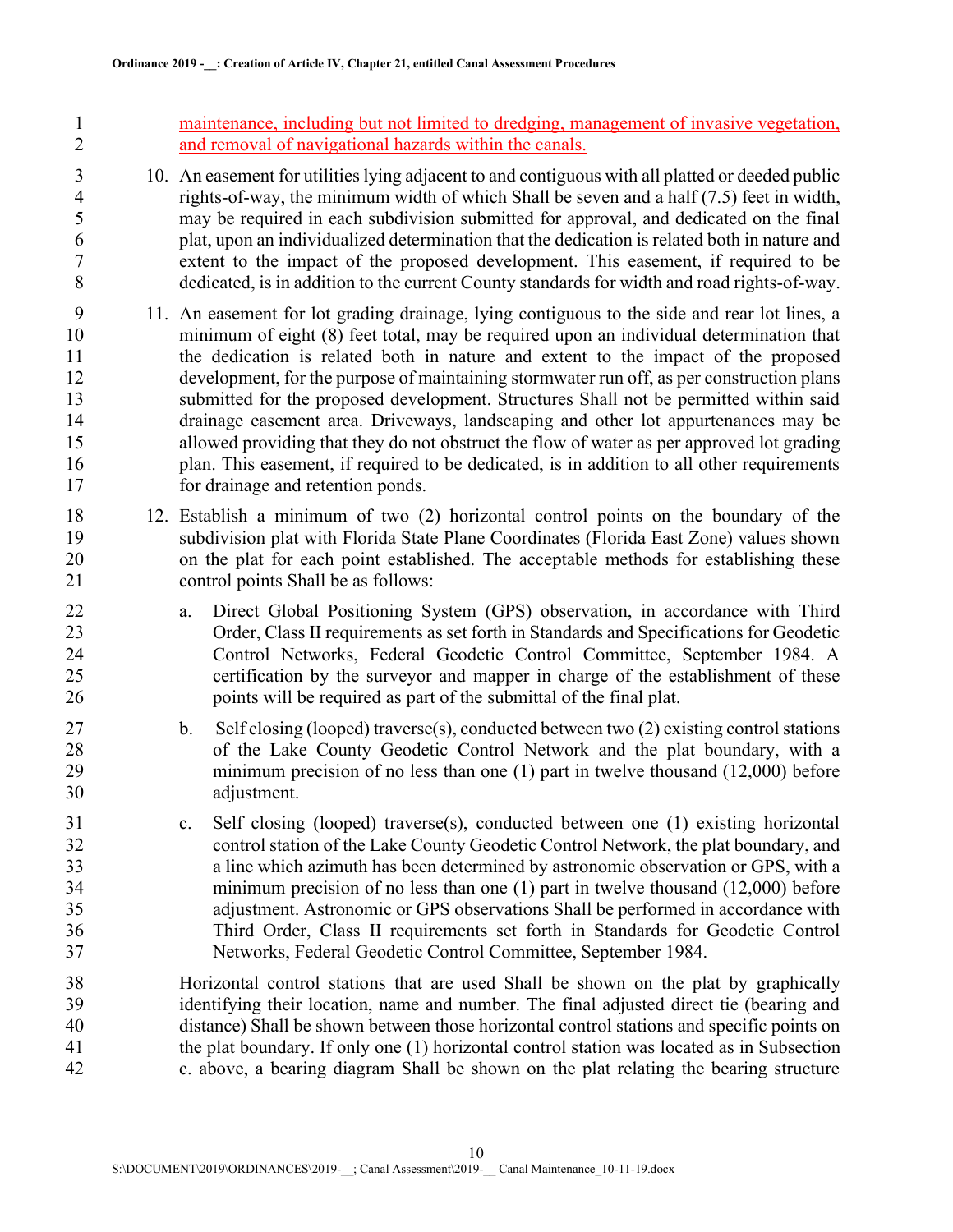1 shown on the plat to grid North. Subdivisions of less than five (5) lots may be granted 2 exemption from this Subsection for good cause shown.

- 3 13. All plats must show a vicinity map referencing the project in relation to the nearest roads 4 and road intersections. A vicinity map should state the scale or "not to scale", show the 5 project location, and contain a north arrow. Additionally, the legal description of the 6 platted land must contain the total acreage of the platted land and such acreage must be 7 consistent with the title opinion.
- 8 14. All plats situated in special flood hazard areas (FIRM "A" and "AE" zones) according to 9 current flood insurance rate maps, must have a minimum of two (2) benchmarks clearly 10 shown on the plat and state the elevations in the current applicable FIRM datum.
- 11 15. All easements and rights of way that are identified in the title opinion, proposed, or 12 existing, Shall be identified and graphically depicted, together with bearing and distance 13 ties to the plat.
- 14 16. Computer Aided Design and Drafting (CADD) methods Shall be used in the preparation 15 of the subdivision plat. All final plats must be submitted in electronic format using 16 AutoCAD version 12 or later. Graphics files Shall use the same bearing structure and 17 coordinate system as the Lake County Geodetic Control Network and the Horizontal 18 Control Station used to satisfy Subsection 12 above. Subdivisions of less than five (5) 19 lots may be exempt from this Subsection for good cause shown.
- 20 B. Approval of Final Plat. The Board of County Commissioners Shall approve all final plats, if 21 found to be in compliance with these regulations. Any final plat not in compliance with these 22 regulations Shall be denied and a letter of denial Shall be sent to the applicant stating the 23 reasons for the denial.
- 24 C. Expiration of Approval. Within twenty-one (21) calendar days of final approval by the Board 25 of County Commissioners of the final plat, the applicant Shall provide the County Manager 26 or designee a title opinion current through the date of the board's final approval. The final plat 27 Shall not be recorded until such title opinion is supplied. If the final plat is not recorded within 28 thirty (30) calendar days from the board's approval, the final plat approval will expire and the 29 final plat will need to be presented to the board at the next available meeting. The applicant 30 Shall be required to supply another title opinion updated through the date of the next board 31 approval.
- 32

33 Section 4. Inclusion in Code. It is the intent of the Board of County Commissioners 34 that the provisions of this Ordinance shall become and be made a part of the Lake County Code 35 and that the sections of this Ordinance may be renumbered or relettered and the word "ordinance" 36 may be changed to "section", "article", or such other appropriate word "or phrase in order to 37 accomplish such intentions.

38

39 Section 5. Severability. If any section, sentence, clause, phrase or word of this 40 Ordinance is for any reason held or declared to be unconstitutional, inoperative or void, such 41 holding or invalidity shall not affect the remaining portions of this Ordinance; and it shall be 42 construed to have been the Commissioner's intent to pass this Ordinance without such 43 unconstitutional, invalid or inoperative part therein; and the remainder of this Ordinance, after the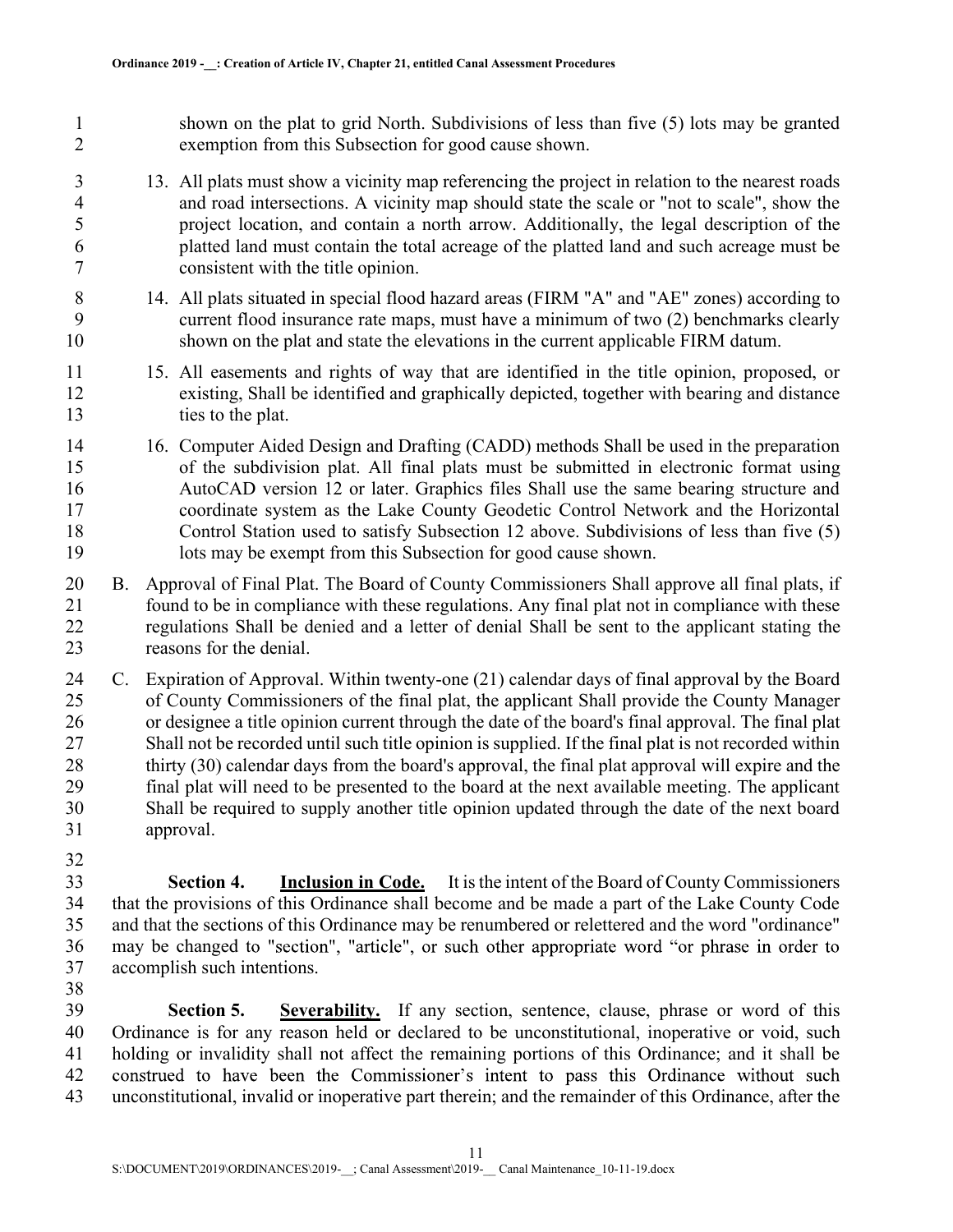5

1 exclusion of such part or parts shall be deemed and held to be valid, as if such parts had not been 2 included herein; or if this Ordinance or any provisions thereof shall be held inapplicable to any 3 person, groups of persons, property, kind of property, circumstances or set of circumstances, such 4 holding shall not affect the applicability thereof to any other person, property or circumstances.<br>5

6 Section 6. Filing with the Department of State. The Clerk shall be and is hereby 7 directed forthwith to send an electronic copy of this Ordinance to the Secretary of State for the 8 State of Florida in accordance with Section 125.66, Florida Statutes.

| 9        |                                                          |                                                                                 |
|----------|----------------------------------------------------------|---------------------------------------------------------------------------------|
| 10       | Section 7.                                               | <b>Effective Date.</b> This ordinance shall become effective as provided for by |
| 11       | law.                                                     |                                                                                 |
| 12       |                                                          |                                                                                 |
| 13       |                                                          |                                                                                 |
| 14       |                                                          |                                                                                 |
| 15       | FILED with the Secretary of State the 10 day of 100 day. |                                                                                 |
| 16<br>17 |                                                          |                                                                                 |
| 18       |                                                          |                                                                                 |
| 19       | ATTEST:                                                  | <b>BOARD OF COUNTY COMMISSIONERS</b>                                            |
| 20       |                                                          | OF LAKE COUNTY, FLORIDA                                                         |
| 21       |                                                          |                                                                                 |
| 22       |                                                          |                                                                                 |
| 23       | Gary J. Cooney, Clerk                                    | Chairman                                                                        |
| 24       | Board of County Commissioners of                         |                                                                                 |
| 25       | Lake County, Florida                                     | This $\_\_\_$ day of $\_\_\_\_\_$ , 2019.                                       |
| 26       |                                                          |                                                                                 |
| 27       |                                                          |                                                                                 |
| 28       |                                                          |                                                                                 |
| 29       | Approved as to form and legality:                        |                                                                                 |
| 30       |                                                          |                                                                                 |
| 31       |                                                          |                                                                                 |
| 32       | Melanie Marsh, County Attorney                           |                                                                                 |
| 33       |                                                          |                                                                                 |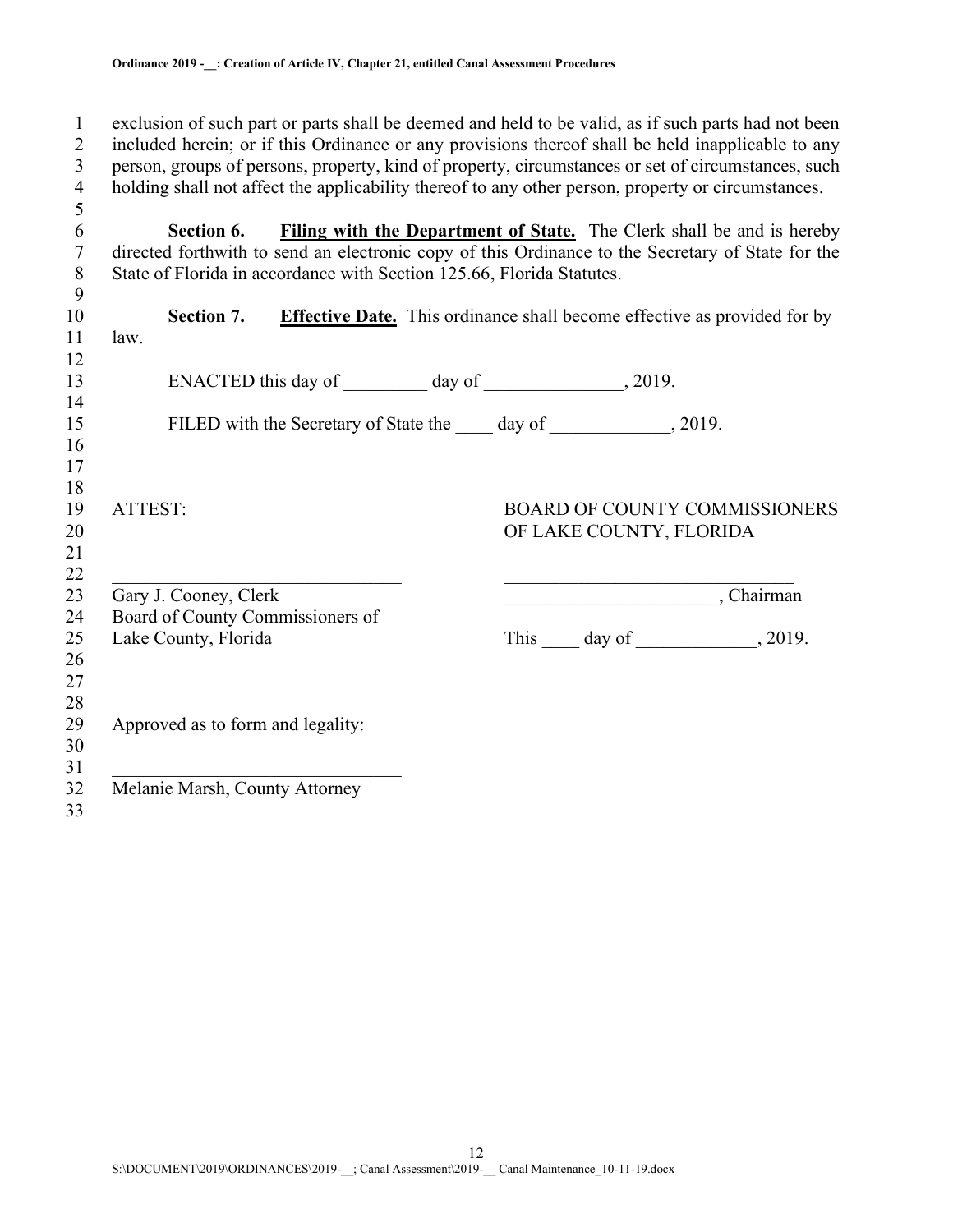

# ECONOMIC IMPACT STATEMENT

Contact Information

COUNTY, FL<br>
COUNTY, FL<br>
CONOMIC IMPACT STATEMENT<br>
CONOMIC IMPACT STATEMENT<br>
Contact Information<br>
Date: 10/14/19 Contact Name: Mary Hamilton<br>
Dept./Division: Public Works Operations Contact Phone: 253-6006<br>
Ordinance Inform COUNTY, FL<br>
COUNTY, FL<br>
COUNTY, FL<br>
CONOMIC IMPACT STATEMENT<br>
CONOMIC IMPACT STATEMENT<br>
Contact Information<br>
Date: 10/14/19 Contact Name: Mary Hamilton<br>
Dept./Division: Public Works Operations Contact Phone: 253-6006<br>
Ordi The Ordinance is to establish a municipal service taxing/benefit unit process for canal maintenance and CONOMIC IMPACT STATEMENT<br>
Contact Information<br>
Date: <u>10/14/19</u> CONOMIC IMPACT STATEMENT<br>
Date: <u>10/14/19</u> Contact Name: <u>Mary Hamilton</u><br>
Dept./Division: <u>Public Works Operations</u> Contact Phone: <u>253-6006</u><br>
Ordinance Infor Plat Requirements, to require that new plats with canal-front lots or parcels establish a mechanism to assess residents for canal maintenance. COUNTY, FL<br>
COUNTY, FL<br>
TRATEMENT<br>
Contact Information<br>
Date:<br>
Dept./Division: Thublic Works Operations<br>
Contact Phone: <u>Alary Hamilton</u><br>
Dept./Division: The direct economic<br>
Dept./Division: The ordinance information<br>
Desc Contact Information<br>Date:  $\frac{10/14/19}{2}$  Contact Phone:  $\frac{N_{\text{Bry}}}{253-6006}$ <br>Dept/Division:  $\frac{P_{\text{ublic}}}{250+6006}$ <br>Ordinance Information<br>Ordinance is to establish a municipal service taxing/benefit unit process for c Dept./Division: <u>Public Works Operations</u> Contact Phone: <u>253-6006</u><br>
Division: <u>Public Works Operations</u><br>
The Ordinance is to establish a municipal service taxing/benefit unit process for canal maintenance and<br>
Discribe th

The County would be responsible for the permitting, design, construction bidding and inspection of the projects.

who are expected to be affected:

Identify any potential indirect economic impacts, positive or negative which might occur as a result of the ordinance:

None.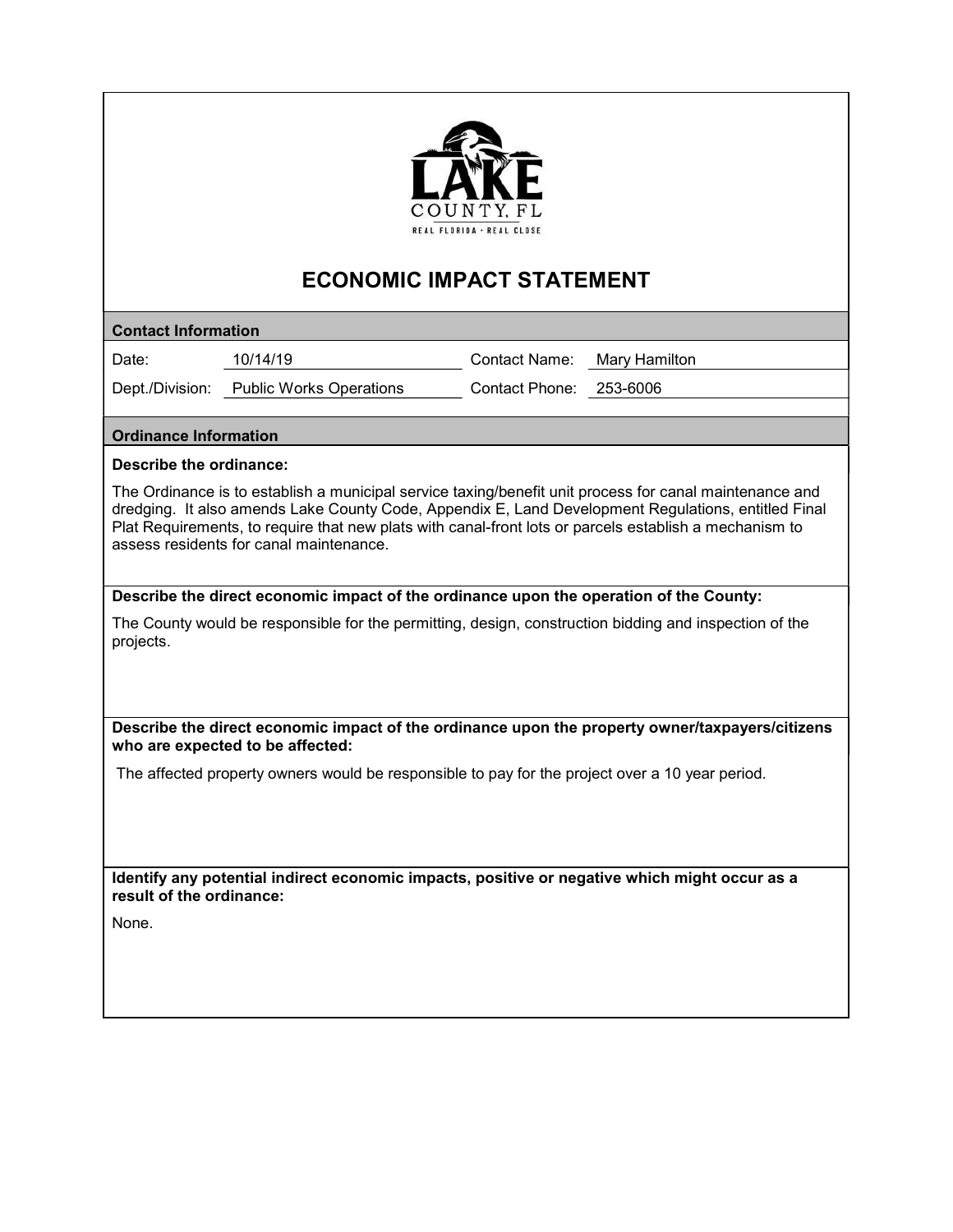#### **BOARD OF COUNTY COMMISSIONERS LAKE COUNTY, FLORIDA** OFFICE OF THE COUNTY MANAGER **AGENDA ITEM COVER SHEET**

**DATE: 10/9/2019** TO: Jeff Cole, County Manager THRU:

# **MEETING DATE: 12/3/2019 ITEM TYPE: Other**

**ITEM ID: 9846** 

BY: Niki Booth, Agenda Coordinator **SUBJECT: Library Advisory Board Appointments** 

### **RECOMMENDATION/REQUIRED ACTION:**

Request approval of the District 4 member and municipal appointments from the City of Eustis for the Library Advisory Board, and request approval of a potential ethical conflict waiver. There is no fiscal impact.

**BACKGROUND SUMMARY: Please see attached memo to the Board of County** Commissioners, identifying the positions. Additionally, approval for a waiver of potential ethical conflict is being requested for Jacquelin Arndt. Chapter 112, Part III, Florida Statutes, establishes ethical standards of conduct and governs conflicts of interest for elected and appointed public officers.

Ms. Arndt works for the University of Central Florida, serving in an administrative role. Accordingly, a waiver under section 112.313(12), Florida Statutes, is requested for Ms. Arndt.

**Fiscal Impact: None** Account No.: **Advertised Date:** Attachments:

Paper:

|                  | Library Advisory Board - District 4 and Eustis                          |  |  |  |
|------------------|-------------------------------------------------------------------------|--|--|--|
| $\mathsf{2}$ .   | Arndt, Jacqueline - Application                                         |  |  |  |
| $\beta$ .        | Waiver Form 4a - Arndt, Jacquelin                                       |  |  |  |
| <b>A</b>         | Library Advisory Board - EML Letter to Eustis City Commission for LAB   |  |  |  |
| $\overline{5}$ . | Appt to LC Library System Advisory Board - Bachowski and Lake 10-3-2019 |  |  |  |

# **STAFF APPROVALS AND DATES:**

Niki Booth

Created/Initiated - 10/9/2019